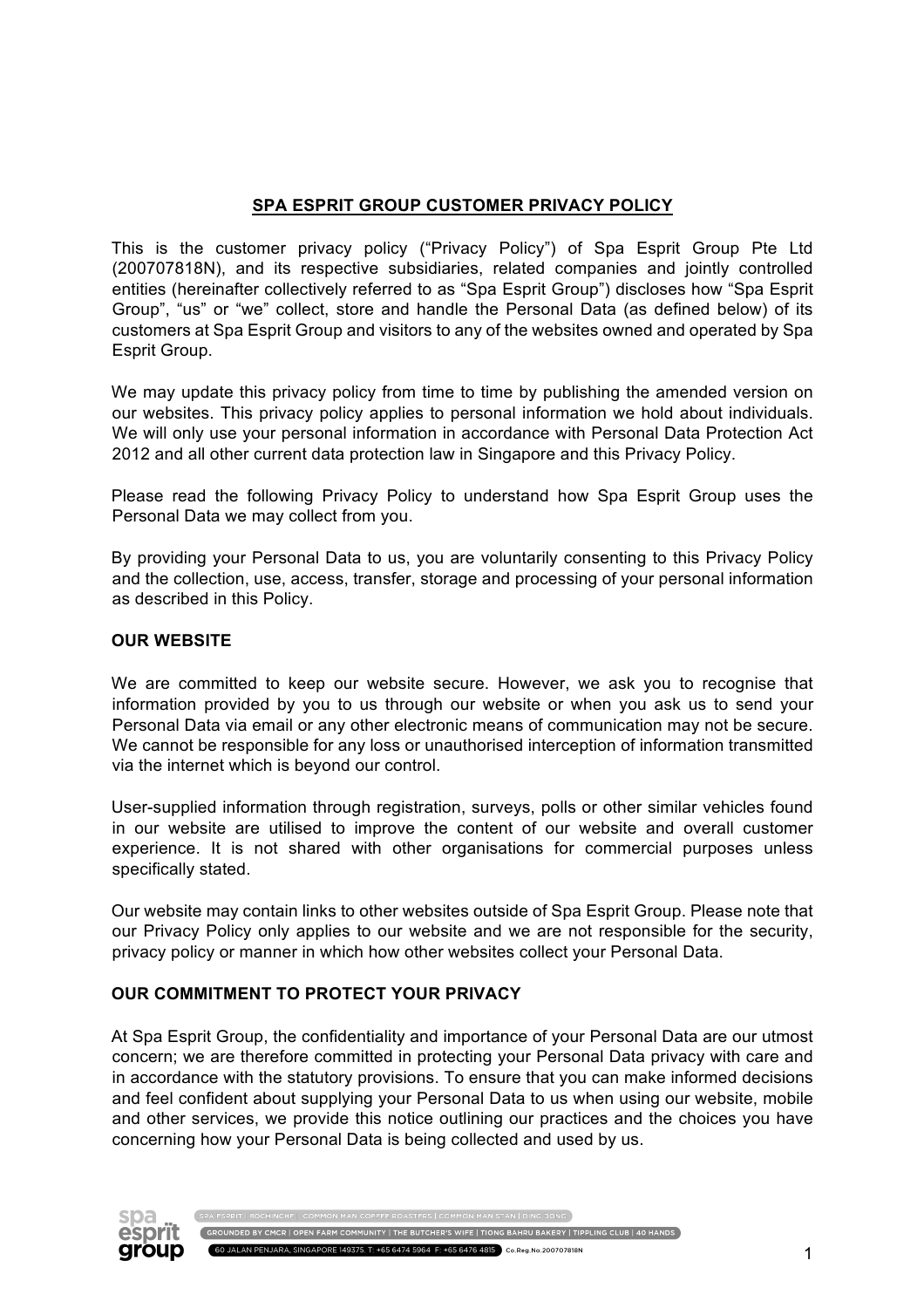# **THE PERSONAL DATA WE COLLECT**

We request information from you in several areas of our website, mobile services and other channels including in-store, which may be used to personally identify you ("Personal Data"). Personal Data that we receive and process will vary, depending on the types of products and services requested by you and may include but not limited to the followings:

- 1. Your personal information such as your name, gender, date of birth, passport or other personally identifiable number and information about your registered status with any of our subsidiaries, associated companies and/or business associates;
- 2. Your contact information such as your telephone numbers, mailing addresses, email addresses, and fax numbers;
- 3. Your credit or debit card information and billing information, including name of cardholder, card number, billing address and expiry date;
- 4. Your business information such as company name, business title and associated contact information;
- 5. Your responses to market surveys and contests conducted by us or on our behalf.
- 6. Your Personal Data provided by governmental agencies, regulatory and statutory authorities,
- 7. Your Personal Data provided by you such as comments, queries or messages that you may submit to Spa Esprit Group in whatever manner,
- 8. Other data from publically available sources.

We acknowledge that the provision of your personal data is voluntary. However, should you decide not to provide us with your Personal Data (particularly relating to your personal information, contact information and past medical history) or should you provide insufficient or inaccurate information or decline to provide obligatory information requested by us, we may not be able to process your requirements and deliver or provide you the products or services you request whether partially or in full.

## **PURPOSE FOR WHICH THE PERSONAL DATA ARE COLLECTED AND USED**

We may use the Personal Data you provided for one or more of the following purposes:

- 1. For your use of the online services available at any of our websites and/or through other telecommunication channels;
- 2. For the supply of any products and/or services which we may offer to you or you may require from us from time to time including text message (SMS) alerts;
- 3. For marketing, promotional and customer relationship management purposes, such as sending you updates on latest offers and promotions in connection with our products and services and conducting market research;
- 4. For identification and verification purposes in connection with any of the services or products that may be supplied to you;
- 5. To contact you regarding your enquiries;
- 6. To administer contests and sweepstakes conducted by us or on our behalf;
- 7. To disclose to a third party to comply with any law, legal requirements, orders, directions or requests from any court, authority or government body of any jurisdiction, which may be within or outside of Singapore;

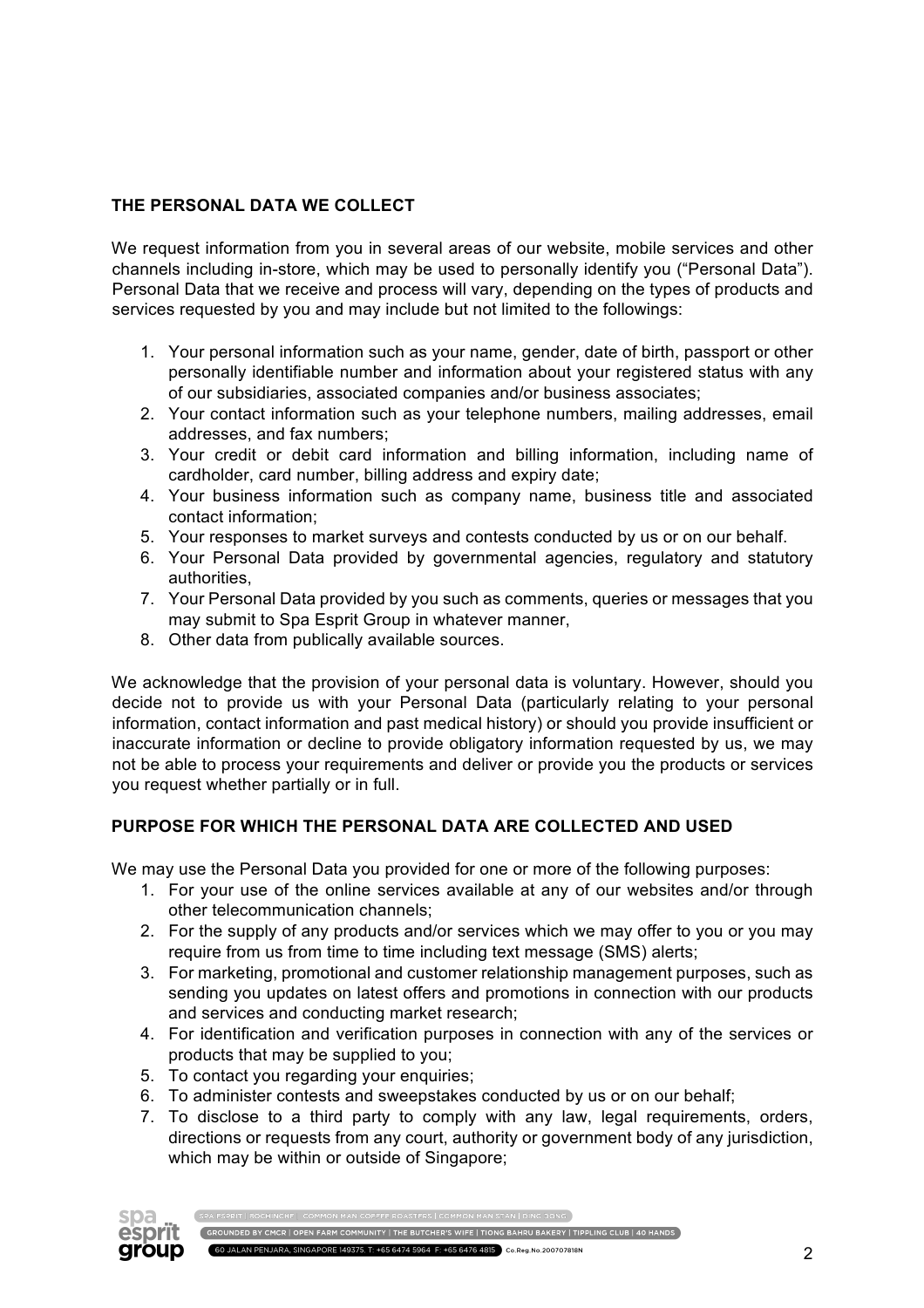- 8. To facilitate the payment for products and services provided by us or our subsidiaries, associated companies and/or business associates including verification of credit card details with third parties and using the Personal Data you provide to conduct matching procedures against databases of known fraudulent transactions (maintained by us or third parties).
- 9. To improve our security, including in relation to the processing of payment by credit card to guard against the risk of fraud including carrying out matching procedures against databases of known fraudulent transactions (maintained by us or third parties).

We may from time to time use aggregate non-identifying information about our customers to better design our website and/or to improve our services and products. This means we may provide this information to third parties. However, this information will never identify any single user in particular.

Except as provided below, we will not knowingly or intentionally use or share the Personal Data you provide to use in ways unrelated to the aforementioned purposes without your prior consent.

## **HOW TO ACCESS OR CORRECT YOUR PERSONAL DATA**

Subjected to the exception provided under Singapore law, you can obtain information about your Personal Data stored by Spa Esprit Group and, may request access to any Personal Data stored about you and request for correction, updating, deletion or disabling of your Personal Data at any time. If you wish to obtain a copy of any of your Personal Data, or if you believe that the Personal Data relating to you which we collect and maintain is inaccurate, incomplete or ceased to be true, or if you believe that the Personal Data held by us was used beyond the scope of the purpose of use disclosed above or was acquired by fraudulent or unlawful means or provided to a third party without your prior consent, please write to us at the address below.

Any queries, complaints, objections or request for access or correction to, or deletion of Personal Data or for information regarding policies and practices and kinds of Personal Data held by us, or should you wish to limit the processing of your Personal Data, or to withdraw any voluntary consent provided by you, must be in writing and sent to us via postal mail at the following address:

Customer Care Spa Esprit Group Pte Ltd 60 Jalan Penjara Singapore 149375

We reserve a right to impose a reasonable fee as permitted under law for the processing of any data access request. We have the right to refuse your request to access and/or make any correction to your Personal Data for reasons permitted under law.

## **USE OF COOKIES ON SPA ESPRIT GROUP SITES**

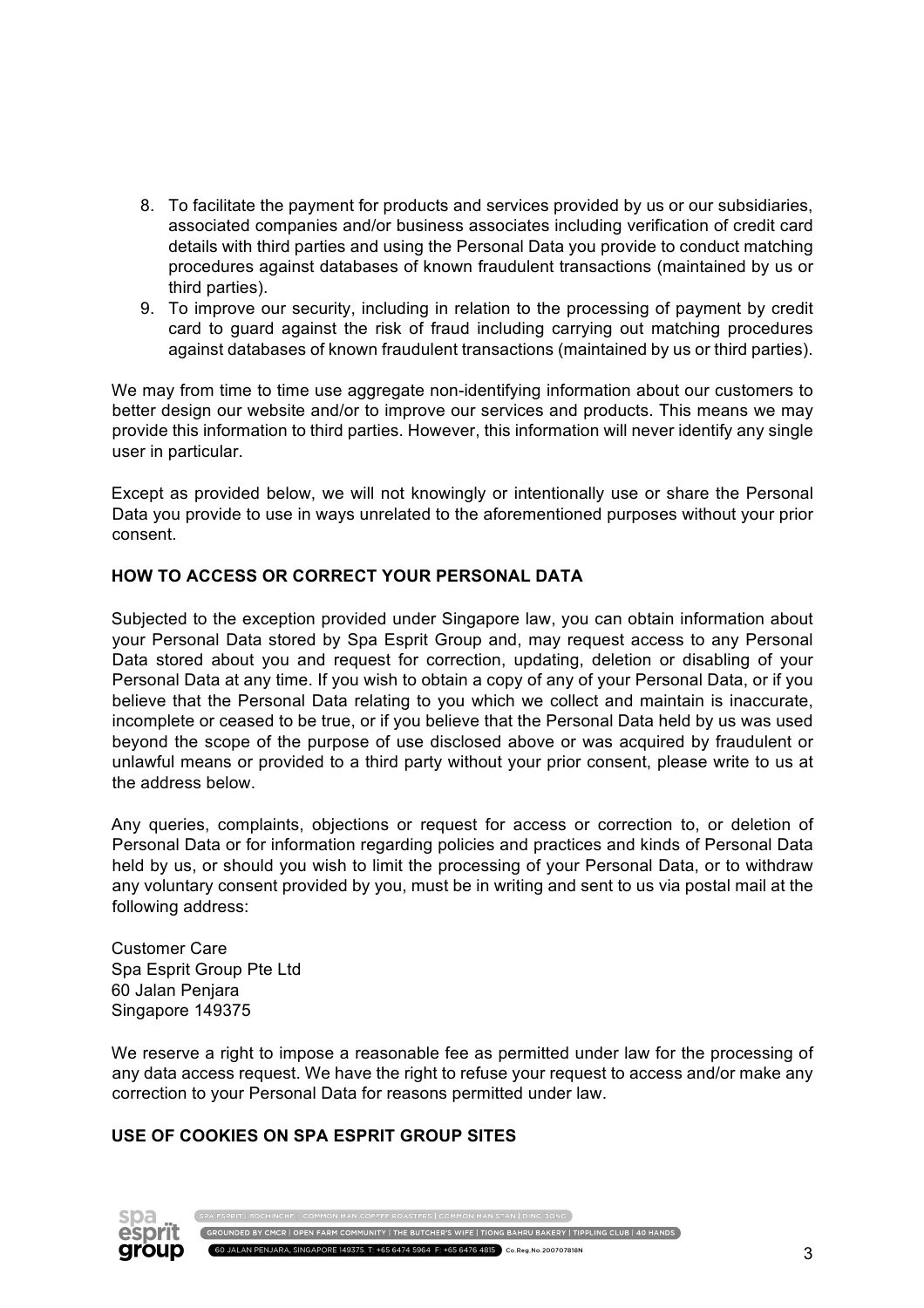A cookie is an alphanumeric string of identifier that websites of the Spa Esprit Group use to transfer to the cookie file of the browser on your computer's hard disk. With the use of cookies, we can better serve you and/or maintain your information across multiple pages within or across one or more sessions. Most web browsers automatically accept cookies, but if you prefer, you can edit your browser options to block them in future.

Two types of cookies are used on the Sites:

**Session Cookies**, which are temporary cookies that remain in the cookie file of your browser until you leave the site.

**Persistent Cookies**, which remain in the cookies file of your browser for much longer (though how long will depend on the lifetime of the specific cookie).

#### **LINKS TO OTHER SITES**

This website contains links to other sites that are operated by third party companies with different contents, securities and privacy practices. You should remain alert when you leave our site and read the privacy statements of other websites. We have no control over Personal Data that you submit to or receive from these third parties and are not responsible for any Personal Data which you may submit outside of our website.

#### **OUR COMMITMENT TO PERSONAL DATA SECURITY**

For example, we use Secure Socket Layer (SSL) protocol – an industry standard for encryption over the Internet – to protect in transmission the Personal Data we collect online. When you type in sensitive information such as credit card details, it will be automatically converted into codes before being securely dispatched over the Internet. All electronic Personal Data that we maintain is securely stored and further protected through our use of appropriate access controls. When disposing of Personal Data, paper documents containing Personal Data are securely destroyed, and electronic files storing Personal Data are permanently deleted.

As stated above, in some instances we may entrust Personal Data to third party service providers (including service providers outside of your jurisdiction), binding them to protect the security of Personal Data and only to use it for the purposes we specify.

#### **DISCLOSURE AND TRANSFER OF PERSONAL DATA**

Spa Esprit Group Pte Ltd (Co. Registration 200707818N), together with its subsidiaries and related companies ("Spa Esprit Group"), is a beauty, food and beverage company with operations, offices, affiliates and business partners located worldwide. As such, the Personal Data you submit to us in one country may be transferred, used, processed, stored and accessed worldwide in one or more additional countries, as described in this Privacy Policy.

In addition, we may disclose and transfer Personal Data to and jointly use Personal Data with (whether within or outside of your jurisdiction) our subsidiaries, associated companies, business associates, service providers, and other persons who we consider appropriate, in



 $\sqrt{2}$  GROUNDED BY CMCR  $\mid$  OPEN FARM COMMUNITY  $\mid$  THE BUTCHER'S WIFE  $\mid$  TIONG BAHRU BAKERY  $\mid$  TIPPLING CLUB  $\mid$  40 HANDS  $\mid$ 60 JALAN PENJARA, SINGAPORE 149375. T: +65 6474 5964 F: +65 6476 4815 Co.Reg.No.200707818N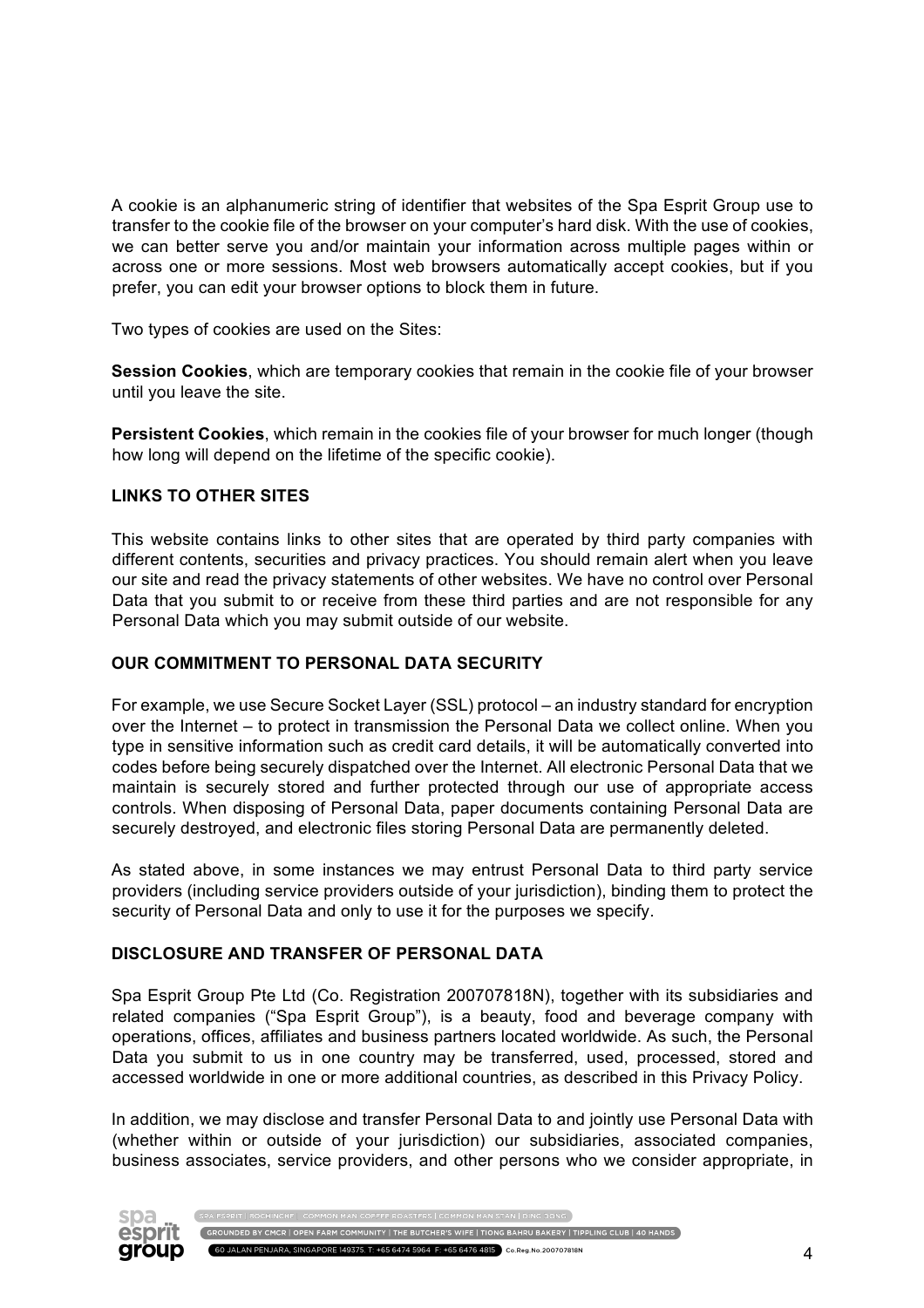connection with the services and products provided to or requested by you. We may disclose this information to facilitate communication of news and information about such services and products and otherwise for the purposes mentioned above, under "*Purpose for which the Personal Data are Collected and Used."*

The entities with whom we may share your Personal Data include but are not limited to:

- 1. Spa Esprit Group and its subsidiaries and related companies;
- 2. Any agent, contractor or third party service provider who provides administrative, marketing and research, distribution, data processing, telemarketing, telecommunications, computer, payment or other services to Spa Esprit Group and its subsidiaries in connection with the operation of its business;
- 3. Other business associates such as loyalty program operators and other companies involved in providing customer service or fulfilling customer requests;
- 4. Credit reference agencies;
- 5. Credit, debit and /or charge card companies and/or banks;
- 6. Government or non-government authorities, agencies and/or regulators;
- 7. Medical professionals, insurers and clinics/hospitals.

Where permitted by applicable local law, we may also disclose your Personal Data to third parties: (i) when required by law, by court order, or in response to a search warrant or other legally valid inquiry; (ii) to an investigative body; (iii) to enforce our agreements with you; (iv) when requested by other government or law enforcement authorities; (v) with your express consent, or, (vi) pursuant to our good faith belief that disclosure is required by law or otherwise necessary to the establishment of legal claims or defenses, to obtain legal advice, to exercise and defend our legal rights, to protect our rights or property and those of our subsidiaries or associated companies, or to protect the life, body or property of an individual. This also applies when we have reason to believe that disclosing the Personal Data is necessary to identify, contact or bring legal action against someone who may be causing interference with our rights or properties, whether intentionally or otherwise, or when anyone else could be harmed by such activities.

We may also transfer any information we have about you as an asset in connection with a merger or sale (including transfers made as part of insolvency or bankruptcy proceedings) involving all or part of Spa Esprit Group or as part of a corporate reorganization or stock sale or other change in corporate control.

Please be advised that the Personal Data that Spa Esprit Group collects or obtains may be transferred to jurisdictions that offer lesser protection of Personal Data than that provided in your jurisdiction. By submitting personal information to Spa Esprit Group or using any Spa Esprit Group or its related associates' website, you understand and consent to such transfer.

#### **CONFIDENTIALITY**

Personal Data held by us will be kept confidential in accordance with this Privacy Policy pursuant to any applicable law that may from time to time be in force.

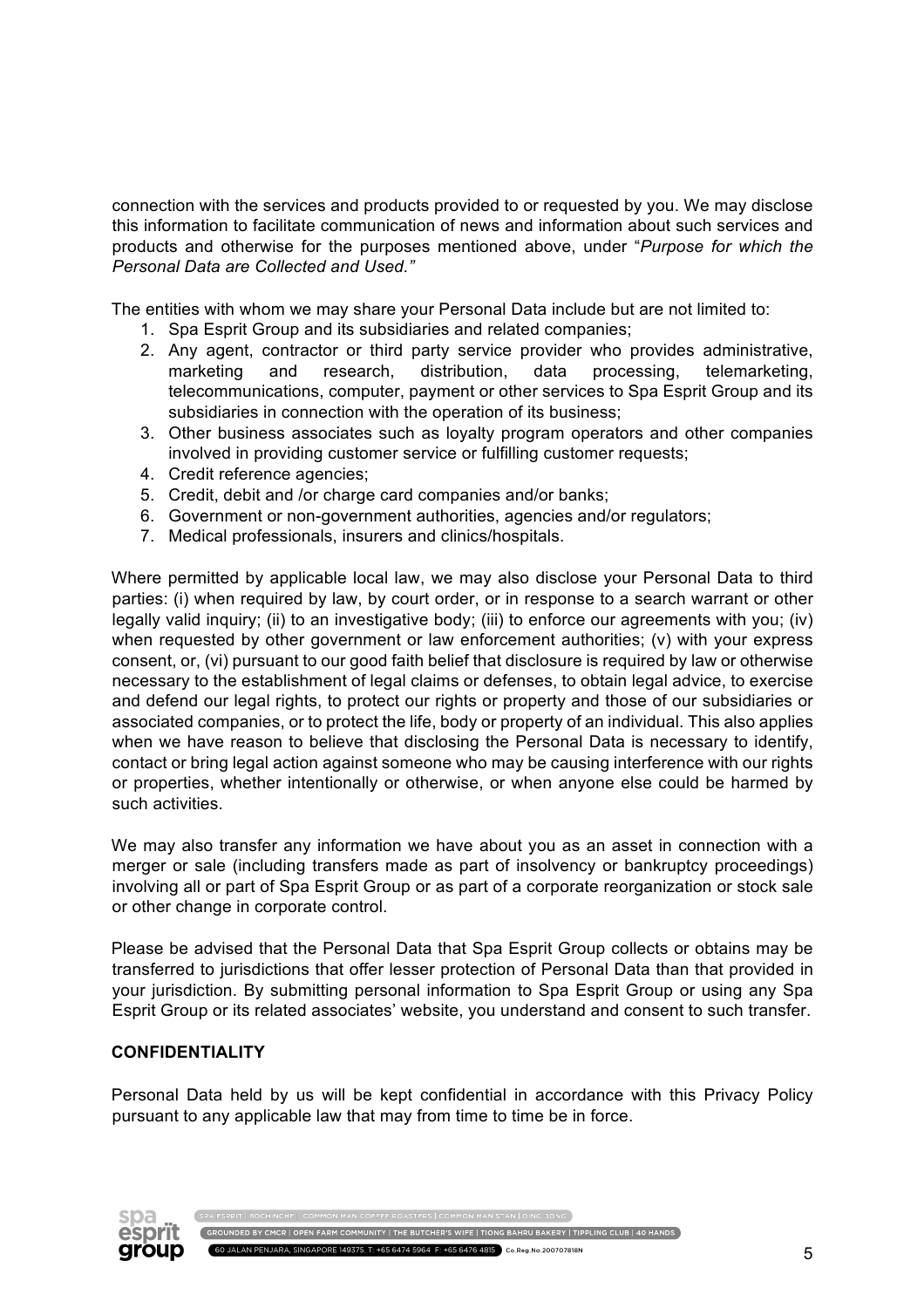Any questions, comments, suggestions or information other than Personal Data sent or posted to this Website, or any part of this Website by visitors will be deemed voluntarily provided to us on a non-confidential and non-proprietary basis.

## **CHANGES TO PRIVACY POLICY**

We reserve the right to amend this Privacy Policy from time to time without prior notice. We advise that you check this Privacy Policy on a regular basis. We will post on our website any changes to this policy with the effective date of the changed policy, so that you can be informed of the way we collect and use your Personal Data any time you so choose. If at any point we decide to use the Personal Data you submitted under this current policy in a way that differs materially from the privacy policy that applied at the time of that submission, you will be notified and given the opportunity via the website, email or in writing to opt out or otherwise prevent such usage.

## **YOUR CHOICE**

Occasionally, we may use your personal data (including your name and contact details) to send you marketing communications such as emails containing news, offers, promotions and joint marketing offers. However, we will first obtain your consent before doing so. Please see below on how to provide us with your consent.

We may also provide your personal data (including your name and contact details) to third parties including our marketing partners, travel service partners for the purpose of marketing their products and services to you. Again, we will only do this if you provide us with your consent.

You may indicate your consent to the above by the following ways:

- 1. when providing us with your personal data through our website or a form, ticking boxes indicating your consent;
- 2. when providing us with your personal data through the telephone, tell our customer representative that you consent; or

You may opt-out from receiving marketing communications at any time, free of charge, by:

- 1. following the opt-out instructions contained in the communications;
- 2. writing to us at the address listed above; or

Any personal data provided to or gathered by Spa Esprit Group is controlled primarily by Spa Esprit Group Pte Ltd.

#### **RETENTION OF DATA**

All Personal Data that has been collected from you will only be stored for a limited duration that is relevant to the purpose for which it was processed and for as long as required by applicable law.



GROUNDED BY CMCR | OPEN FARM COMMUNITY | THE BUTCHER'S WIFE | TIONG BAHRU BAKERY | TIPPLING CLUB | 40 HANDS 60 JALAN PENJARA, SINGAPORE 149375. T: +65 6474 5964 F: +65 6476 4815 Co.Reg.No.200707818N